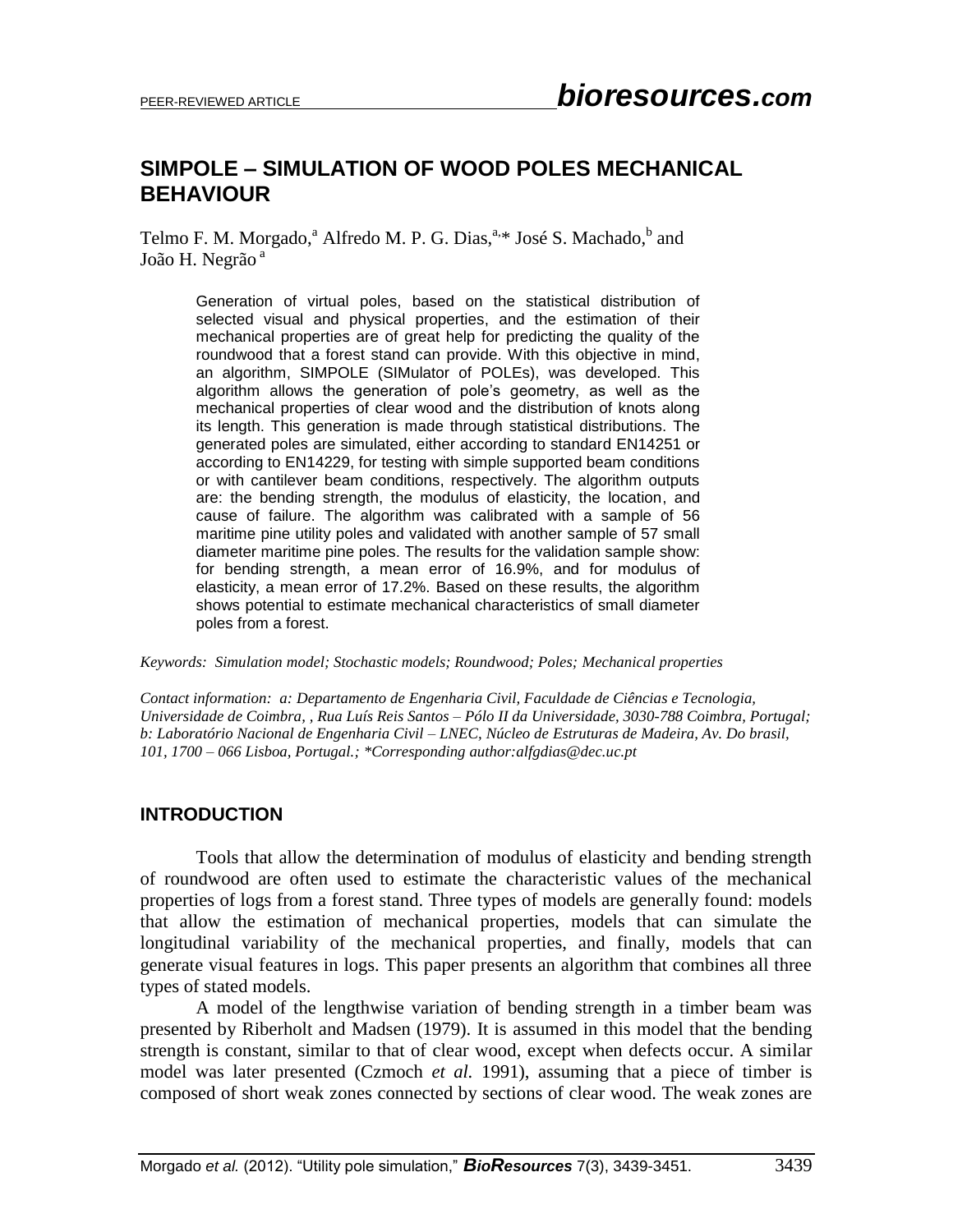composed of knots or groups of knots and are randomly distributed. The strength of the weak zones is randomly generated based on a distribution function of strength of weak zones. The bending strength variability has been simulated by Isaksson (1999), based on the previous study of Riberholt and Madsen (1979). The statistical model was then used to generate the bending strength variability of beams with the following stochastic variables i) distance between defect segments, ii) length of defect segments, iii) bending strength of defect segments, and iv) bending strength of clear wood segments.

The longitudinal variability of modulus of elasticity has been simulated by Kline *et al.* (1986). The authors used a second order Markov process, based on data from bending tests on the four central 76.2 mm segments of 4.88 mm timber beams, to generate serially correlated modulus of elasticity values along 76.2 mm segments of a piece of timber. Showalter *et al.* (1987) extended the previous model for generation of tension strength. The model generates tension strength values for each 76.2 mm segment along the length of the piece, the piece tension strength being the lowest value generated. Lam and Varuglu (1991) presented a similar model for generation of tension strength but in 610 mm segments along beams of 6.1m length of spruce-pine-fir. The model uses the standard deviation of the tension strength along the length, the correlation between the minimum and mean tension strength, and the correlation between segments tension strength to generate tension strength values along the length of the beam. The variability of compression strength has been simulated along the length of sawn spruce-pine-fir timber by Lam and Barrett (1992). The model uses the correlation structure between the compression strength values of segments within a piece of timber to estimate the compression strength of segments with unknown compression strength values.

The final type of model found is about the generation of visual features. Winn *et al.* (2004) developed a computer program, ALOG (Artificial Log Generator), built in Microsoft® Excel, for the generation of virtual logs for input in sawing simulation programs. This program, based on statistical distribution, allows for the random generation of length, taper, sweep, knots, and their location in the log surface.

The objective of the present work was to develop an algorithm to predict the mechanical properties of the roundwood that a forest stand can provide. The developed algorithm combines the aforementioned models, by allowing the generation of virtual poles, based on statistical distributions of poles diameter, taper, density, and knots, and the estimation of the poles mechanical properties based on the generated features. The breakthrough is essentially related with the influence of the configuration of knots in the mechanical properties. The proposed algorithm, SIMPOLE (SIMulator of POLEs), was built in Microsoft® Excel, namely in VBA (Visual Basic for Applications). It is a mathematical and probabilistic model with Monte Carlo simulations that allows the evaluation of modulus of elasticity and bending strength of poles. Two modules compose the algorithm: one module that comprises the generation of virtual poles, and another module where the virtual poles are tested.

In the generation module, the geometry, density, and knot distribution of poles are generated based on statistical distributions. Geometry of poles includes diameter, taper, and length. In terms of knots, the algorithm generates its longitudinal spacing, number, diameter, and their radial position in the transversal section. Another possibility available in the algorithm is the definition of features instead of its random generation.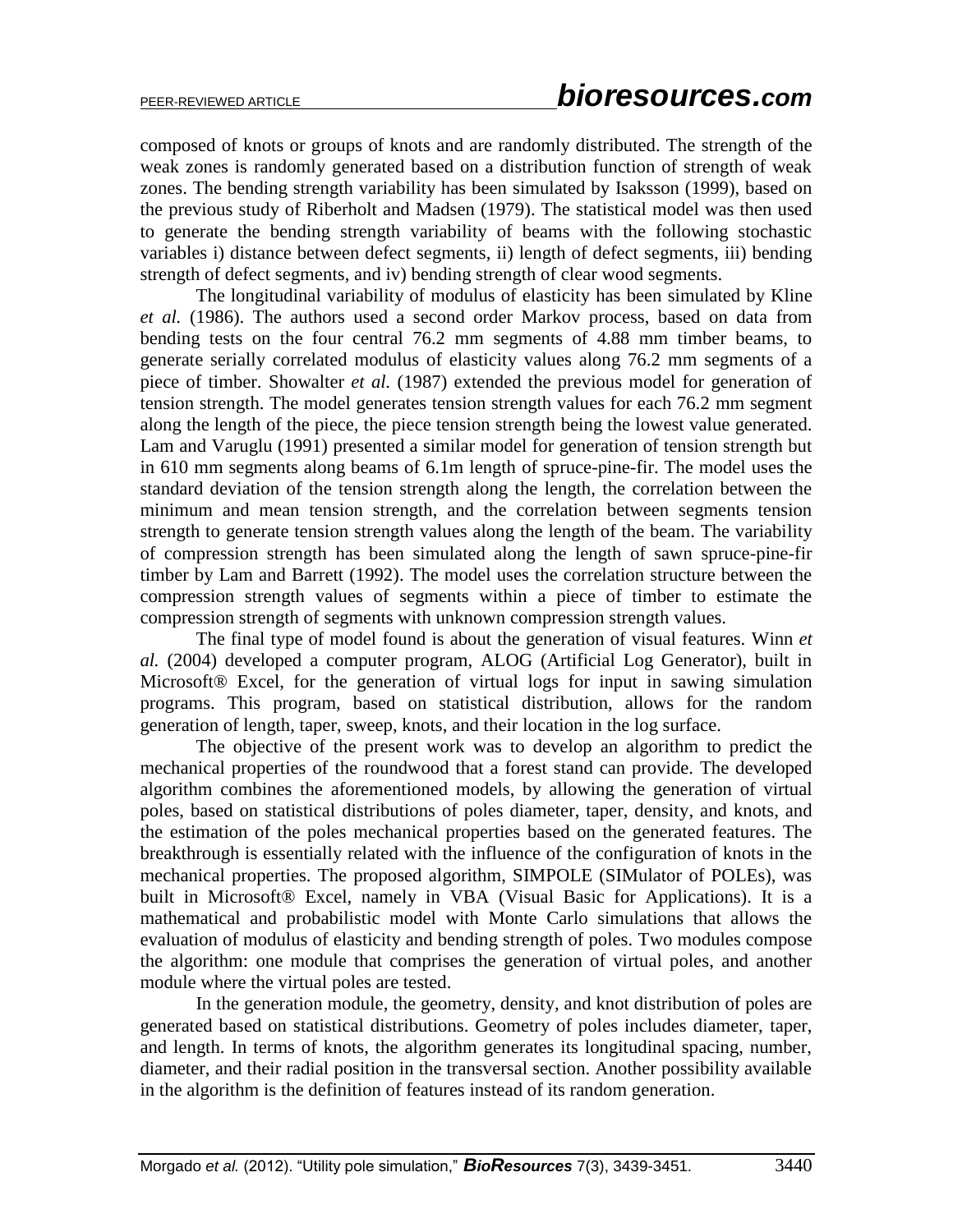In the testing module, the modulus of elasticity and bending strength are determined for the generated/inserted poles in the previous module. To that end, poles are divided in segments of clear wood and segments with knots, based on longitudinal spacing of knots and their diameter. Clear wood mechanical properties, if not inserted by the user, are obtained by correlation with the density of the pole. Mechanical properties of segments with knots are obtained from the clear wood properties using penalty factors based on the existing knots configuration. After that, poles are simulated, as an element composed by elements with different mechanical properties, for the determination of the modulus of elasticity, bending strength, and location of failure.

#### **ALGORITHM PROPERTIES AND PARAMETERS**

In this section, the description of the methodologies used in the algorithm for the generation and simulation of the poles are presented. Moreover, the decisions regarding some assumptions and simplifications, supported by bibliographic background, are also discussed.

The simulation of the poles for the determination of their mechanical properties assumes an elastic -perfectly plastic behaviour in compression and constant strength and modulus of elasticity unless defects occurs, similarly to the study by Riberholt and Madsen (1979). Hence, a wood pole was considered as an element composed of segments with defects connected by segments of clear wood.

The assignment of strength to the segments with defects could be achieved by generating the weak segments strength based on a statistical distribution, or generating the configuration of defects and based on it the weak segments strength. The first option implies the availability of data for the weak section strength distribution and, consequently, a database of weak sections strength. Such data usually are not available, so the second option was followed.

Generating defects and quantifying their penalization on strength is a complex task since roundwood has various strength-reducing defects that are difficult to model and quantify in the algorithm. Since knots are considered the major strength-reducing defect (Hoffmeyer 1987), which was confirmed in a previous study for Portuguese maritime pine timber where knots were the defect with best correlation with strength (Morgado *et al.* 2009), it was decided to consider only this defect in the algorithm.

The reduction in the mechanical properties in sections with knots when compared to sections of clear wood are due to various reasons, namely: i) reduction of section clear wood, ii) slope of grain around knots, iii) stress concentration, and iv) eccentric section stress distribution because of eccentric knots (USDA 1999). Furthermore, the influence of knots also depends on various reasons, namely: i) on their size, ii) on their location, and iii) stress type (the influence is higher in tension than in compression) (Newlin and Johnson 1924).

Slope of grain is considered to be the most important knot strength reduction characteristic. This occurs due to the anisotropic nature of wood, for which the strength parallel to the grain direction is significantly higher than that perpendicular to the grain direction. Goodman and Bodig in 1978 (*apud* Foley 2003) presented a theory for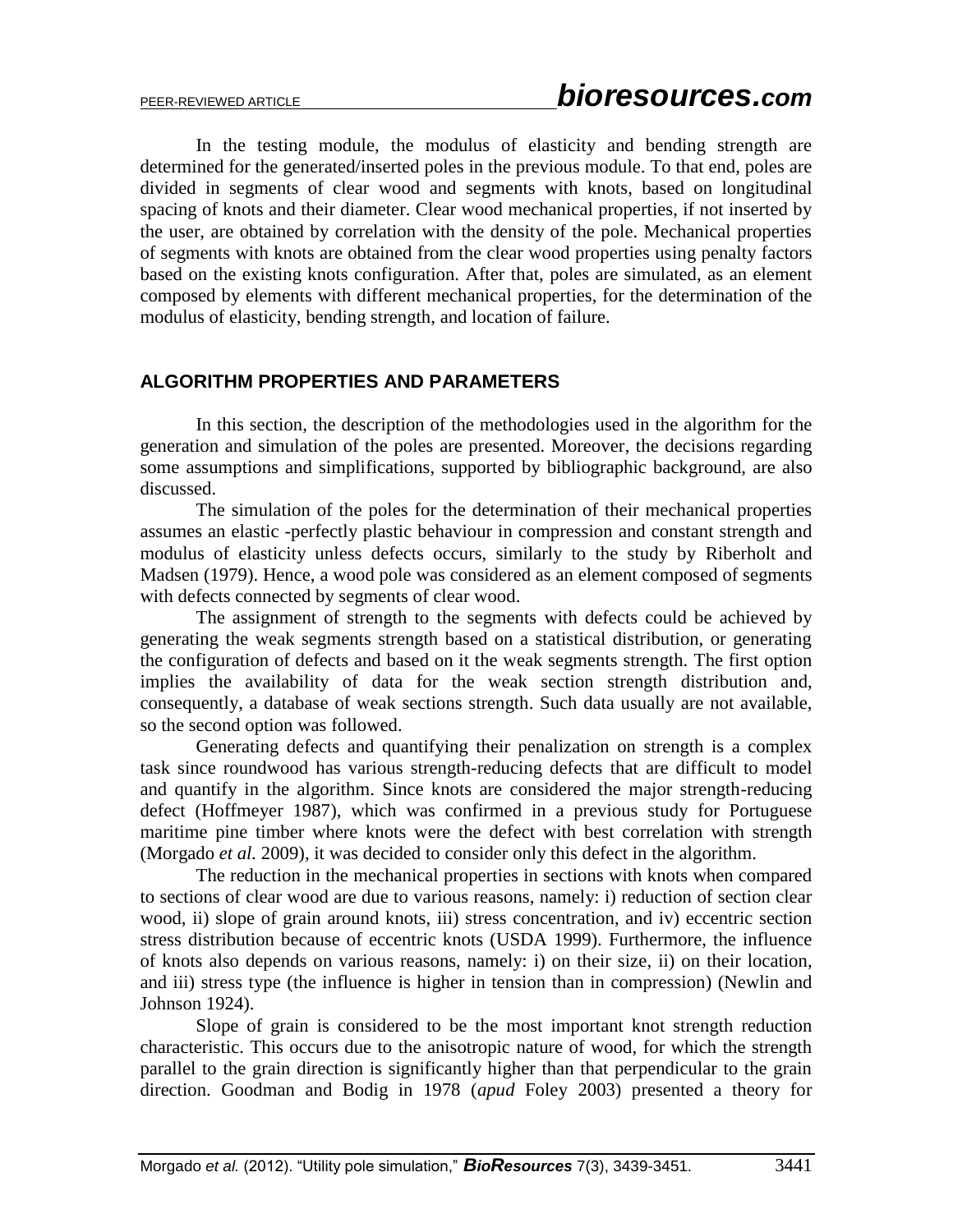determination of slope of grain variation around knots, known as "Flow Grain Analogy." This theory compares the fibres to the flow of a fluid around an elliptic obstacle. Franco and Pellicane (1993), using the finite element method and flow grain analogy, studied the area of influence that a knot has in the surrounding fibres which, in accordance with the study, is given by Equation (1), being the maximum slope of grain around a knot given by Equation (2).

The influence of the slope of grain on the bending strength of the wood is usually estimated using the Hankinson formula, which was originally developed for compression, but has been successfully extended for other mechanical properties (*e.g*. tension, bending, and modulus of elasticity) (USDA 1999; Foley 2003).<br>  $A_{\text{influence of a knot}} = 2,742d^2 + 1,753$  (d-knot diameter in *mm*)

$$
A_{\text{influence of a knot}} = 2,742d^2 + 1,753 \text{ (d-knot diameter in } mm)
$$
 (1)

$$
\theta = \frac{A_{\text{influence of a knot}}}{A_{\text{influence of a 50,8mm knot}}} \times 54,5^{\circ}
$$
 (2)

Xu (2002) presented a model based on the rule of mixtures, including the proportion of volume of knots and clear wood, to estimate the effect of knots in modulus of elasticity, taking into account the angle between branches and the stem. It was considered that knots were cones with the vertex in the pole longitudinal axis. Nevertheless, this approach neglects the position of the knots in the transversal section. A way to overcome this limitation is presented by Hatayama (*apud* Foley 2003). The author presents a method to determine the bending strength on timber elements with knots. The elements are divided in strips; a bending strength value is assigned to each strip, with the Hankinson formula, based on the slope of grain due to the knot in that strip, estimated with an empirical formula. Then, the element is loaded, and each time the bending strength of a strip is reached, that strip is excluded and the stress redistributed, until failure of all strips.

Based on the studies presented above, a mixed approach was selected to model the effects of knots in the algorithm. Hence, knots were considered as a cone with the vertex in the pole longitudinal axis, similar to the study presented by Xu (2002). As a simplification, the cones were considered perpendicular to the pole longitudinal axis, being in the same section. Moreover, the effects of the knots on the mechanical properties were accounted for based on the referred work of Franco and Pellicane (1993) and Hatayama (*apud* Foley 2003). Furthermore, to take into account the different effect of a knot in the compression side and in the tension side, it was considered that knots only resist in compression. A knot in tension is considered to function like a hole. This approach will be detailed further below. Finally, the eccentricity of the section due to eccentric knots and the stress concentrations around them were not taken into account.

As mentioned earlier, the pole is considered an element with segments with knots connected by segments of clear wood. The length of segments with knots is considered to be equal to the diameter of the area of influence (*dAinfluence*), as determined by Equation (1), of the largest knot in the segment. In the transversal section, it was admitted that the *dA influence* is described along the section perimeter (Fig. 1). The length of the segments of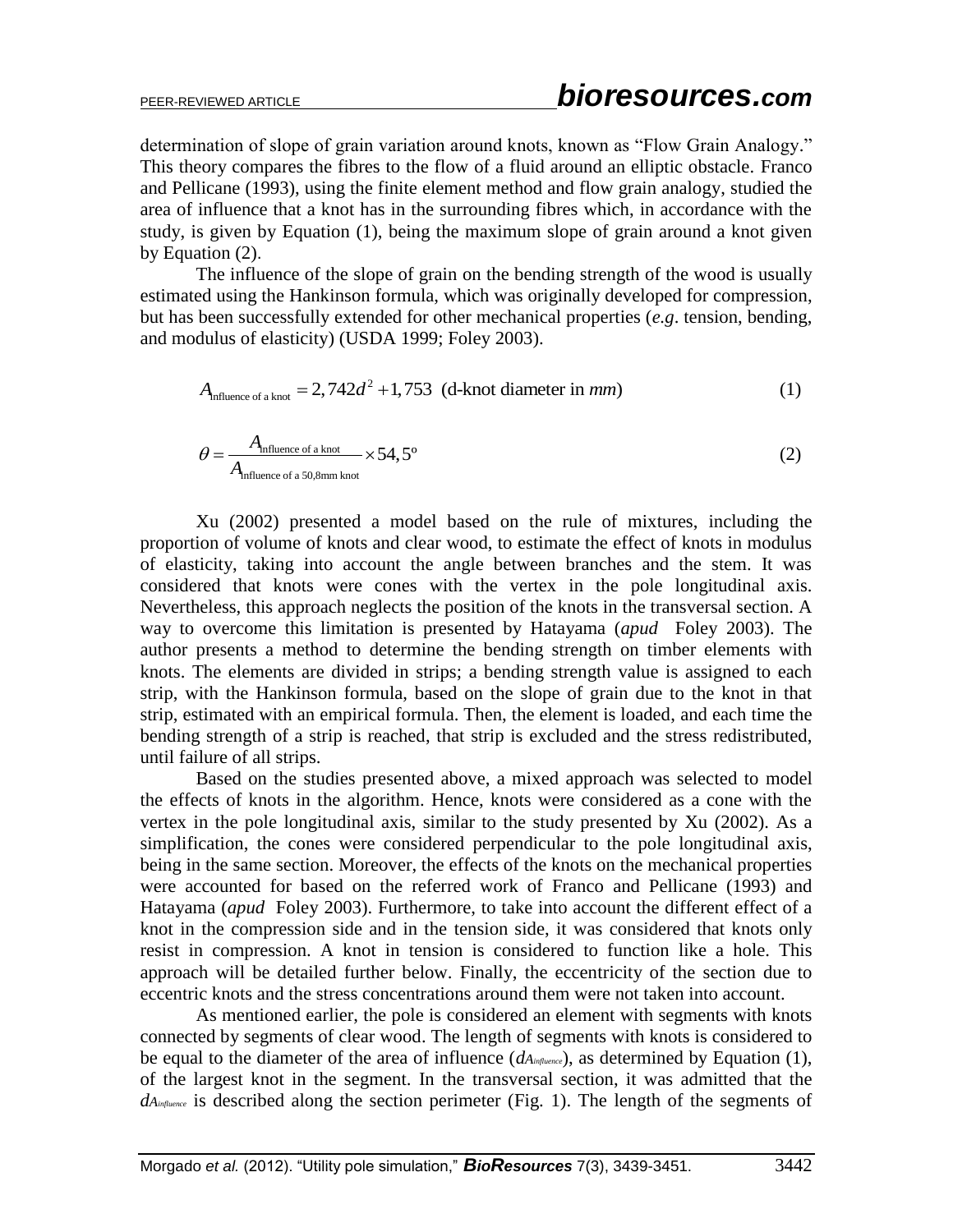clear wood was determined deducting to the longitudinal spacing between the centres of sections with knots half the length of these sections with knots.



**Fig. 1.** Schematic representation of knots and their influential area

The clear wood bending strength is introduced into the model using the correlation between this property and the pole density. Since the coefficient of correlation is not unitary, the determination of bending strength should take into account this uncertainty. Hence, bending strength is generated as a random number; following a lognormal distribution (JCSS 2006) with a mean equal to the value obtain by the regression equation (bending strength and density) and standard deviation equal to the standard error of the estimate. For modulus of elasticity the procedure is similar, but it uses the correlation with bending strength instead of density, because bending strength was the variable that showed the highest coefficient of correlation with modulus of elasticity ( $r = 0.76$ ) in a previous study on small-diameter maritime pine poles (Morgado *et al.* 2009).

The strength and modulus of elasticity of each strip is considered constant and is obtained through a weighted mean value based on the areas of knot and clear wood, and their respective bending strength and modulus of elasticity. The bending strength and modulus of elasticity of the area of influence of knots, as stated before, could be determined with Hankinson formula, Equation (3), which requires the following values:

- The value of the clear wood property in the grain direction, *f<sub>mclear wood*.</sub>
- The ratio between that property and the one in the perpendicular direction, *fm,0/fm,90*. Wood Handbook (USDA 1999) recommends a value between 10 and 25 for bending strength, and a value between 8 and 25 for modulus of elasticity. From standard EN338 (CEN 2003b), we obtain a value of 30 for modulus of elasticity.
- For the exponent *n*, Wood Handbook (USDA 1999) recommends a value between 1.5 and 2, for bending strength, and a value of 2 for modulus of elasticity.
- The angle  $\theta$  of the slope of grain around the knot, obtained from Equation (2).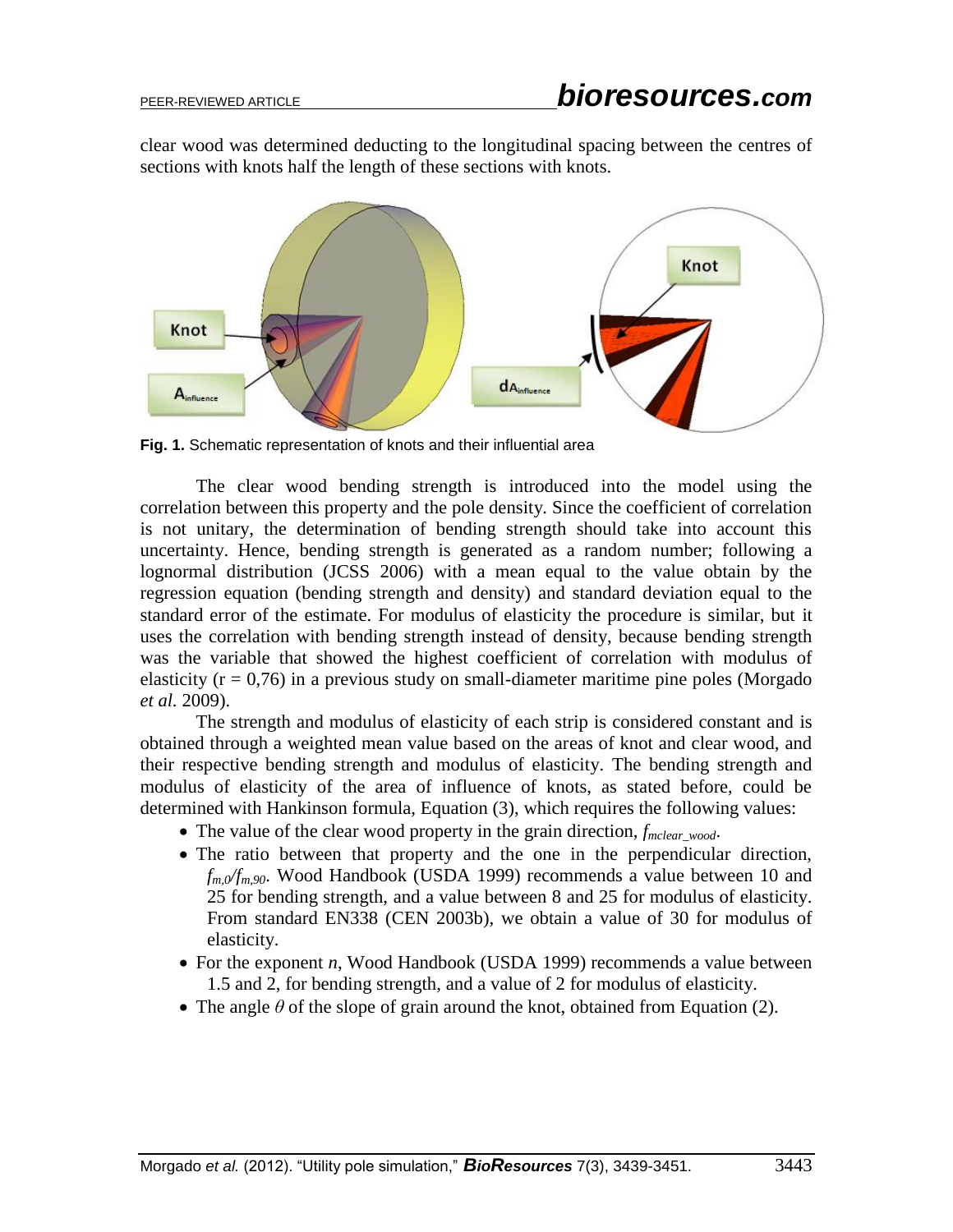# PEER-REVIEWED ARTICLE *bioresources.com*

 $f_{m,clear} = \frac{f_{m,clear}}{\sin^n(A) \times \frac{f_{m,0}}{f_{m,0}}}$ ,90  $\sin^n(\theta) \times \frac{f_{m,0}}{f} + \cos^n(\theta)$ *m clear wood*  $\sum_{m, knots}^{n} = \frac{J_{m,clear\_wood}}{\sin^n(A) \times \frac{f_{m,0}}{f} + \cos^n B}$ *m f*  $f_{m,knots} = \frac{f_{m,clc}}{f_{m}(a)}$  $=\frac{J_{m,clear\_wood}}{\sin^n(\theta) \times \frac{f_{m,0}}{f_{m,90}}} + \cos^n(\theta)$ (3)

Since there is a range of values for  $f_{m,0}/f_{m,90}$  and for exponent *n*, the values of these parameters will be obtained through calibration, which will be presented in the next point of this paper. Hence, if the strip is located in the tension side, the strength of the strip is given by Equation (4). Alternatively, if the strip is located in the compression side, it is given by Equation (5). The difference results from considering, as stated earlier, that knots do not contribute to strength in tension but only in compression. A similar approach was followed for modulus of elasticity.

$$
Strength_{strip, tension} = \frac{f_{m \text{ clear\_wood}} \times A_{clear\_wood} + f_{m\_knots} \times A_{Influence, knots}}{A_{strip}} \tag{4}
$$

$$
Strengh_{strip,comp.} = \frac{f_{m \text{ clear\_wood}} \times A_{clear\_wood} + f m_{knots} \times (A_{Influence, knots} + A_{knots})}{A_{strip}}
$$
(5)

As previously stated, the model comprises two modules  $-$  a generation module where the poles and their features are generated and a testing module where the mechanical tests of the generated poles are simulated for the estimation of the mechanical properties.

The generation of poles requires the generation of random numbers following a given statistical distribution. Generally, computers only generate random numbers following a uniform distribution in the range [0,1]. For generation of values following normal or lognormal distributions, it is necessary to use an auxiliary algorithm. For that purpose, the polar algorithm was selected (Ripley 1987). Using this algorithm, it is possible to generate a number following a distribution with a certain mean and standard deviation through two independent random numbers following a uniform distribution in the range  $[-1,1]$ .

SIMPOLE generates the taper, density, and largest diameter of a pole, based on the random number procedure mentioned above, following a normal or lognormal distribution. After that, and with similar procedure, the algorithm generates the longitudinal spacing between sections with knots, from which pole is divided in segments of clear wood and segments with knots. In each segment with knots, the number of knots and their radial position in the section is generated, assuring no interception between knots. In Fig. 2, a summary of the generation module procedure is presented.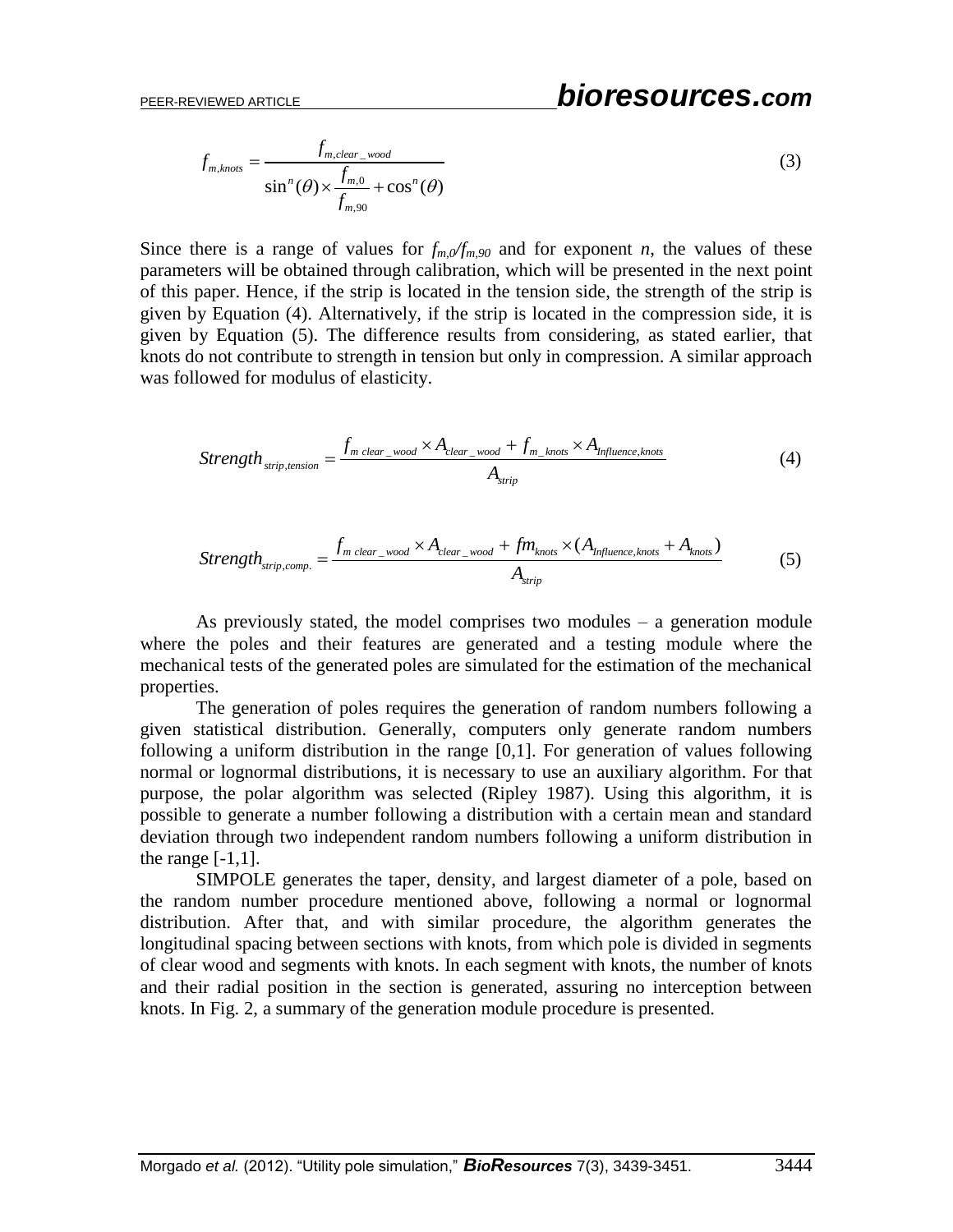

**Fig. 2.** Schematic of the generation algorithm

The generated poles are simulated, in the testing module, according to the testing procedure proposed by the European standard EN14251 (CEN 2003a), for a simply supported beam test (Fig. 3), or EN14229 (CEN 2010) for a cantilever beam test (Fig. 4). Simulated poles are considered a one-dimensional element with three degrees of freedom, in which diameter has a uniform variation between the base and the top, according to a defined taper.







In case of a simply supported beam test, the determination of the displacements needed for assessment of global modulus of elasticity (*Eglobal*) and local modulus of elasticity (*Elocal*) was made with the integration of the curvature equation.

However, since the diameter of the pole is not the same along its length and the same for modulus of elasticity, the integration of the curvature equation cannot be applied directly. To overcome this problem, the pole was divided in segments of a length where it was possible to consider that in that element, the modulus of elasticity and moment of inertia are constant. Hence, the integration of the curvature equation is applied to each of these elements, being the equation of bending stress, dependent on the position of the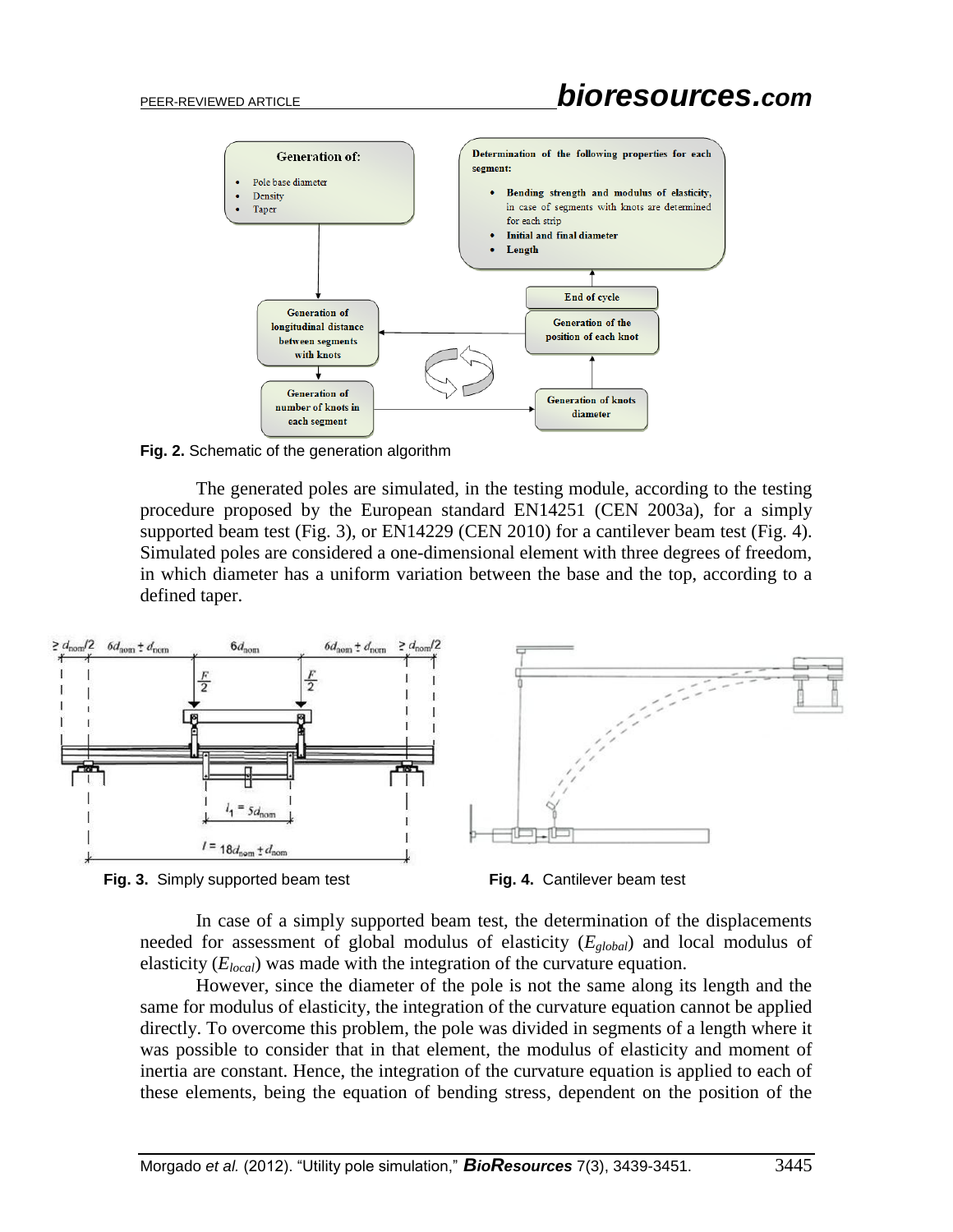element. However, the value of  $\varphi_0$  (Fig. 5) is needed for this procedure. The determination of this parameter was done with an iterative approach, with the Newton – Raphson method (Devries 1993).



**Fig. 5.** Schematic of the deformed shape

For determination of bending strength, the pole is subjected to load increments, defined to guarantee an error lower than 1% in value of the failure load. In each load increment, verification of stresses along the length of the pole is performed. In segments of clear wood, failure occurs when the stress exceeds the clear wood bending strength. In segments with knots, it is necessary to verify the stress in each strip of the section, since the failure only was assumed when the failure of all strips in the tension side occurs. Therefore, when the stress on a strip exceeds the strip strength, two situations must be considered: failure of the strip, if it is located in tension, or yielding of the strip, if is located in compression.

In case of a failure of a strip, the strength is set to zero; in case of yielding of a strip, the stress is kept constant, equal to that strip strength. In either case, the failure of the section would not occur if, after stress distribution, the remaining strips could support the additional stress. In order to assess that, each time a failure or yielding of a strip occurs, the algorithm calculates the new section stress diagram (Fig. 6). When the failure of a section is reached, the calculation stops and the algorithm gives as outputs: the bending strength of the pole, the location of failure, and whether it was in a segment of clear wood or with knots.



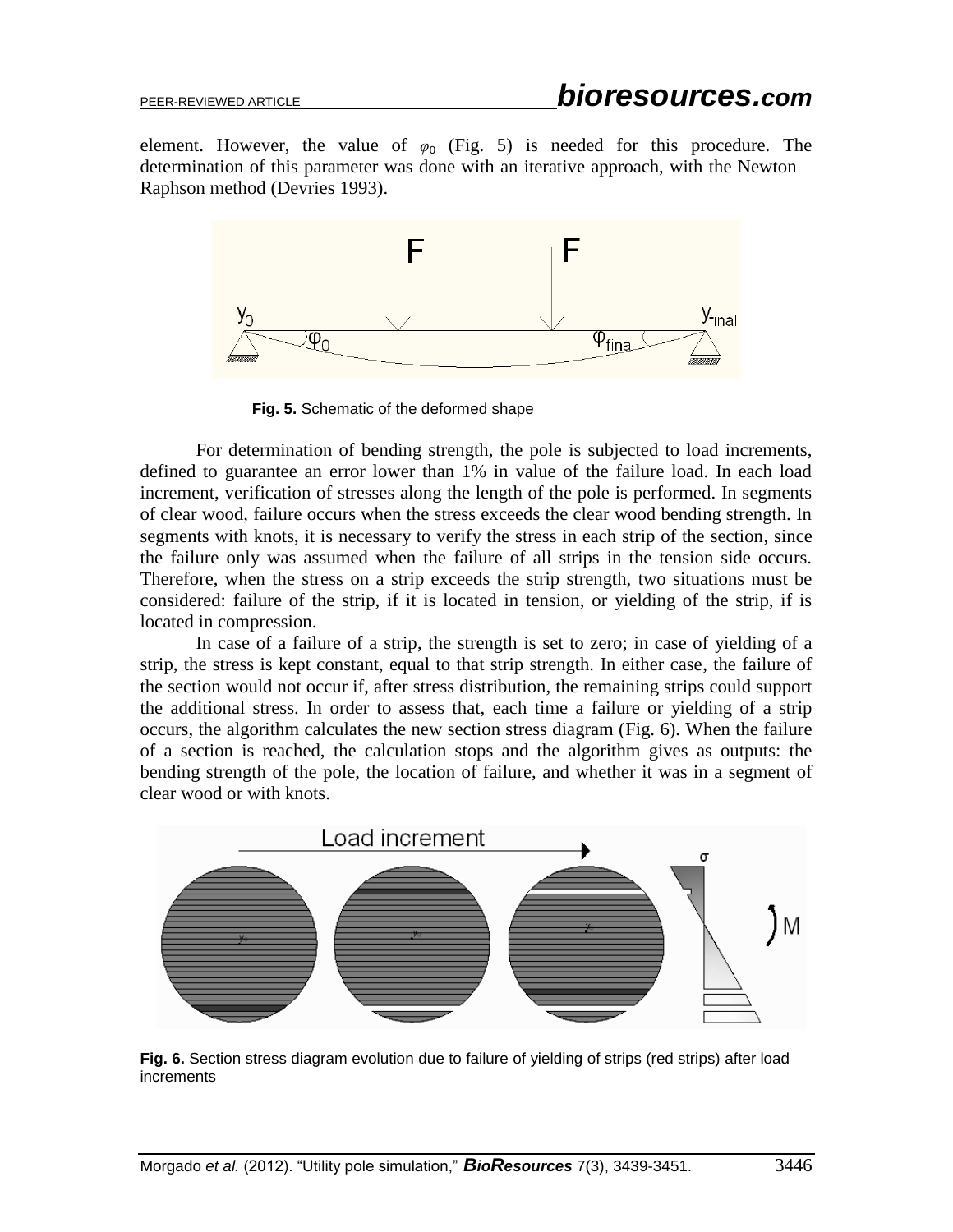In case of a cantilever beam test, according to EN 14229 (CEN, 2007), in the determination of the modulus, the elasticity requires the vertical and horizontal displacement on the free end of the cantilever beam. In this case, large deformations take place and theories assuming small displacements are not valid anymore. This non-linear problem was addressed by Fertis (2006), who presented a non-linear approach for these conditions. This approach was used here after some changes necessary to account for the conditions with round tapered beams.

The procedure for determination of bending strength is similar to that presented for the simply supported beam case, being the verification of bending stress made along the length of the utility pole. However, the applied bending stress is determined based on the projection of the deformed shape of the utility pole (Fig. 7).



**Fig. 7.** Bending stress on the deformed shape

To overcome this problem, Equation (6) was used, obtained by Fertis (2006), which gives the relation between the coordinates of a point in the undeformed shape and the same point in the deformed shape, with an error lower than 3%.

$$
x_{undeformed} = x_{deformed} + (l - l_0) \sin\left(\frac{\pi x_{deformed}}{2l_0}\right)
$$
 (6)

## **MODEL CALIBRATION AND VALIDATION**

#### **Calibration**

The algorithm was calibrated with a sample of 56 utility poles from a central coast region of Portugal. The wood poles were made from maritime pine roundwood (*Pinus pinaster* Ait). The utility poles had a diameter, at 1.5 m from the base, between 180 mm and 220 mm, a total length between 7.92 m and 8.16 m, and a mean moisture content of 65.4%. The location and size of the knots of each utility pole were recorded. This was archived by recording the longitudinal location, taking as reference the base section, and measuring the circumference from a longitudinal line that passes through the load point. After that, the utility poles were tested, as cantilever beams, for determination of bending strength  $(f_{m,0})$  and modulus of elasticity  $(E)$ , according to EN 14229 (CEN 2010). It was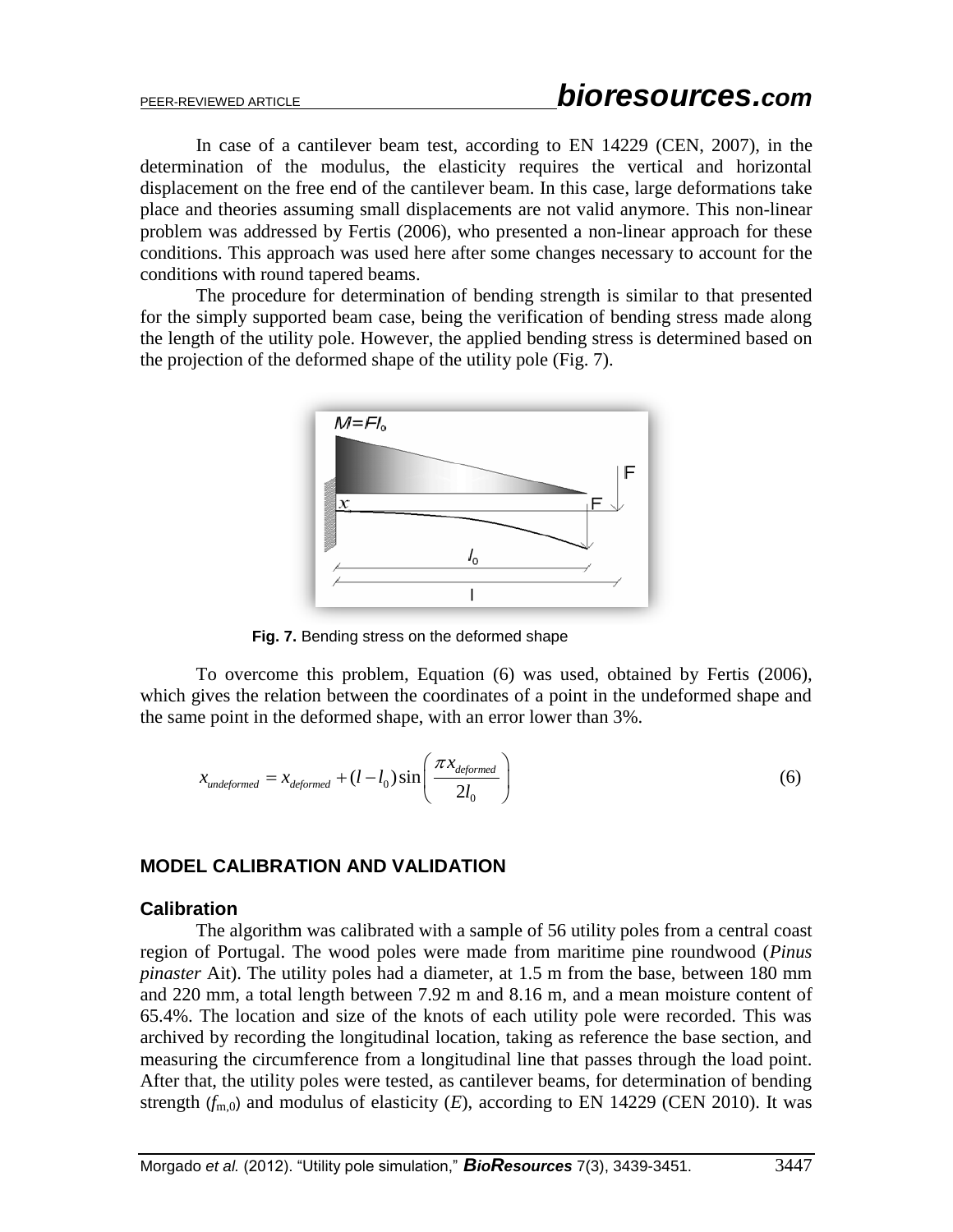observed that 76.8% of the failures were in sections with knots. Further details about these tests can be found in Martins and Dias (not published).

After the test, a slice was cut next to failure for determination of moisture content and density. Two segments of 45 cm length, one in each side of the failure, were used for determination of clear wood mechanical properties. From each segment, a specimen with 20 x 20 x 380 mm was obtained from the exterior part of the segment. The determination of the mechanical properties of the specimens followed the standard ISO 3133 (ISO, 1975).

Used as inputs for the algorithm were: i) the bending strength and modulus of elasticity of clear wood specimens, obtained as a mean of the two specimens per utility pole, ii) the geometry of the utility pole (base diameter and taper), and iii) the previous recorded location of knots. The lowest error in the estimation of mechanical properties of the calibration sample was verified with the parameters of Hankinson equation presented in [Table 1.](#page-9-0) The parameter values minimize the penalization due to the knots on strength and stiffness.

A coefficient of correlation of 0.77 was obtained between the experimental bending strength of the poles and model results. A mean error of 16.6 % was associated with the prediction. The characteristic value was 20.9% inferior to the real one. In case of modulus of elasticity, the simulated value was 10.4% inferior in average to the real one. The number of failures in sections with knots was 71.4%, which was slightly inferior to experimental ones (76.8%). In 30% of the poles, the type of failure did not match the experimental results. The mechanical properties of the calibration sample and the estimations are presented in Table 2 and the failure characteristics are presented in Table 3.

<span id="page-9-0"></span>

|  |  | <b>Table 1. Parameters for Hankinson Formula</b> |  |
|--|--|--------------------------------------------------|--|
|--|--|--------------------------------------------------|--|

| Parameter          | Value          |
|--------------------|----------------|
| $E/E_{90}$         | 8              |
| n⊧                 | $\overline{2}$ |
| $f_{m,0}/f_{m,90}$ | 10             |
| $n_{\text{fm}}$    | $\overline{2}$ |

| Table 2. Mechanical Characteristics of Simulated Utility Poles |  |
|----------------------------------------------------------------|--|
|----------------------------------------------------------------|--|

|                      | $f_{\text{m.0}}$ real<br>(MPa) | $f_{\text{m},0}$ simulated<br>(MPa) | Error<br>(%) | E real<br>(GPa) | E simulated<br>(GPa) | Error<br>(%) |
|----------------------|--------------------------------|-------------------------------------|--------------|-----------------|----------------------|--------------|
| Mean                 | 50.52                          | 54.57                               | 16.61        | 11.00           | 10.86                | 10.40        |
| Characteristic value | 37.60                          | 29.75                               |              |                 | ۰                    |              |
| Max                  | 68.37                          | 81.25                               | 39.45        | 15.80           | 17.17                | 27.17        |
| Min                  | 39.72                          | 30.61                               | 0.94         | 8.82            | 7.57                 | 0.25         |
| Standard deviation   | 6.45                           | 13.29                               | 9.86         | 1.45            | 2.11                 | 7.06         |
| $No$ Tests           | 56                             | 56                                  | 56           | 56              | 56                   | 56           |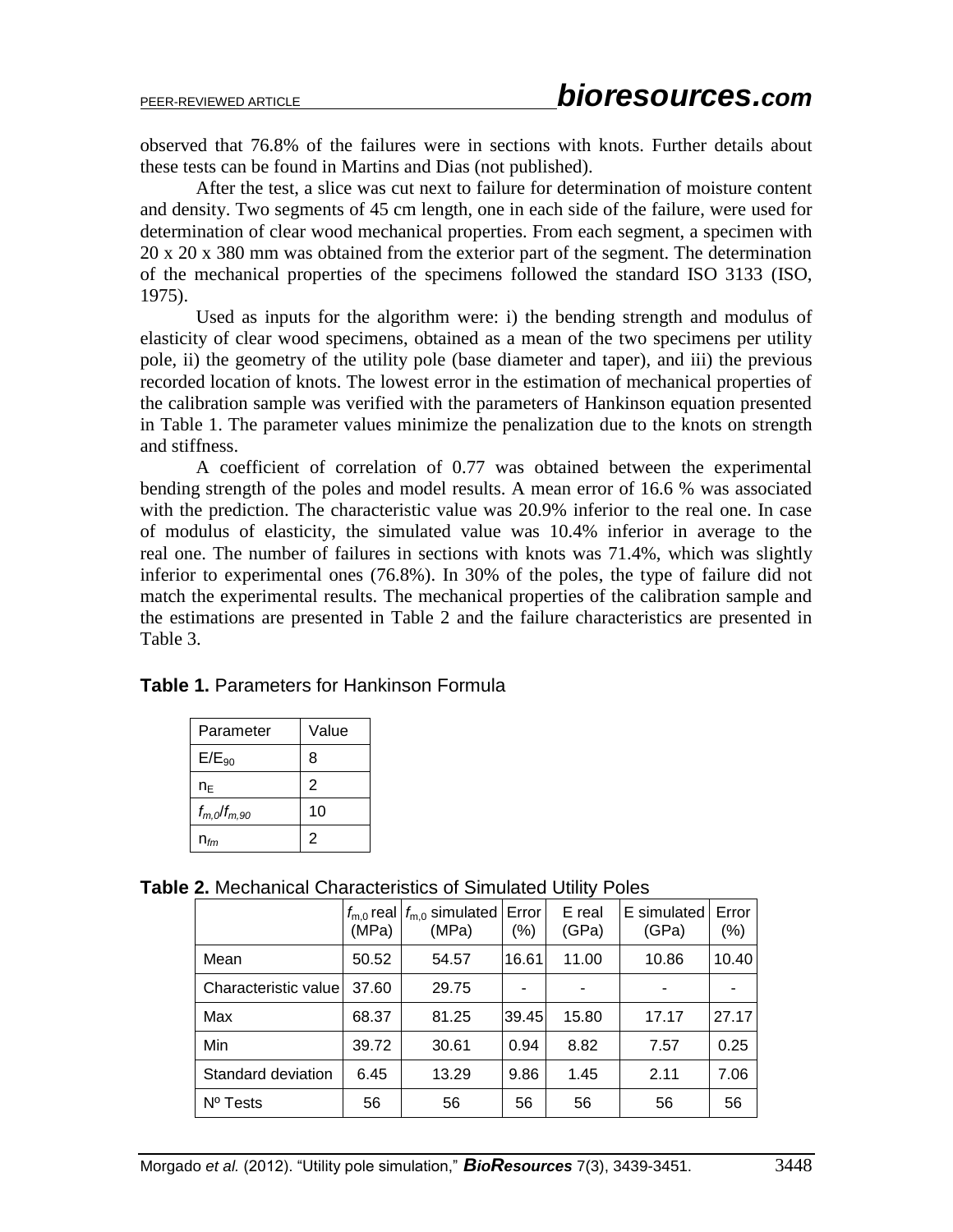|                    | Real failure location (m) | Simulated failure location (m) | Error $(\%)$ |
|--------------------|---------------------------|--------------------------------|--------------|
| Mean               | 2.00                      | 2.62                           | 46.87        |
| Max                | 3.66                      | 5.66                           | 184.24       |
| Min                | 1.50                      | 1.5                            | 0.00         |
| Standard deviation | 0.44                      | 1.15                           | 45.86        |
| $N^{\circ}$ Tests  | 56                        | 56                             | 56           |

#### **Table 3.** Failures Characteristics

#### **Validation**

In order to validate the parameters obtained through calibration, the algorithm was applied to a new sample of 57 small diameter maritime pine poles, with diameters between 100 and 150 mm and a mean moisture content of 12.1%. The poles were tested as simply supported beams, according to EN 14251 (CEN 2003a). The position of knots and clear wood mechanical properties were determined in the same way as in the calibration sample. The results of the simulation are presented in [Table 4.](#page-10-0) The strength was estimated with a mean error of around 17%, similar to that obtained in the calibration set, which yields in a coefficient of correlation of 0.70 between the simulated results and the real ones. The characteristic value was 18.5% inferior to the sample. Regarding modulus of elasticity, the simulated results were 17.22%, in average, inferior to the real ones.

Since the errors in the estimation of the validation sample are similar to those obtained in the calibration, the calibration of the algorithm was judged to be successful.

|                         | $f_{m,0}$ (MPa) |           |              | $Elocal$ (GPa) |           |                  | $E_{global}$ (GPa) |           |              |
|-------------------------|-----------------|-----------|--------------|----------------|-----------|------------------|--------------------|-----------|--------------|
|                         | Real            | Simulated | Error<br>(%) | Real           | Simulated | Error<br>$(\% )$ | Real               | Simulated | Error<br>(%) |
| Mean                    | 66.68           | 63.17     | 16.93        | 12.14          | 10.43     | 17.22            | 12.34              | 10.52     | 17.72        |
| Characteristic<br>value | 46.63           | 38.01     |              |                | -         |                  |                    |           |              |
| Max                     | 106.08          | 103.56    | 39.51        | 15.29          | 16.30     | 46.41            | 15.18              | 16.34     | 48.37        |
| Min                     | 34.01           | 34.42     | 0.28         | 7.83           | 6.68      | 0.06             | 7.97               | 6.56      | 0.04         |
| Standard<br>deviation   | 13.35           | 17.69     | 10.93        | 1.86           | 2.21      | 10.84            | 1.810              | 2.25      | 11.41        |
| Nº Tests                | 57              | 57        | 57           | 57             | 57        | 57               | 57                 | 57        | 57           |

<span id="page-10-0"></span>**Table 4.** Mechanical Characteristics of Simulated Poles

## **CONCLUSIONS**

1. The present paper presents a simulation model, SIMPOLE (SIMulator of POLEs), for predicting the quality (bending properties) of wood poles. The algorithm is composed of two modules: a generation module and a testing module. The first module comprises the generation of poles geometry, density, and distribution of knots along its length. These characteristics are either generated based on statistical distributions or can be inserted by the user. The other module allows the prediction of the ultimate load capacity, stiffness, and failure location (and if or not due to knot's presence)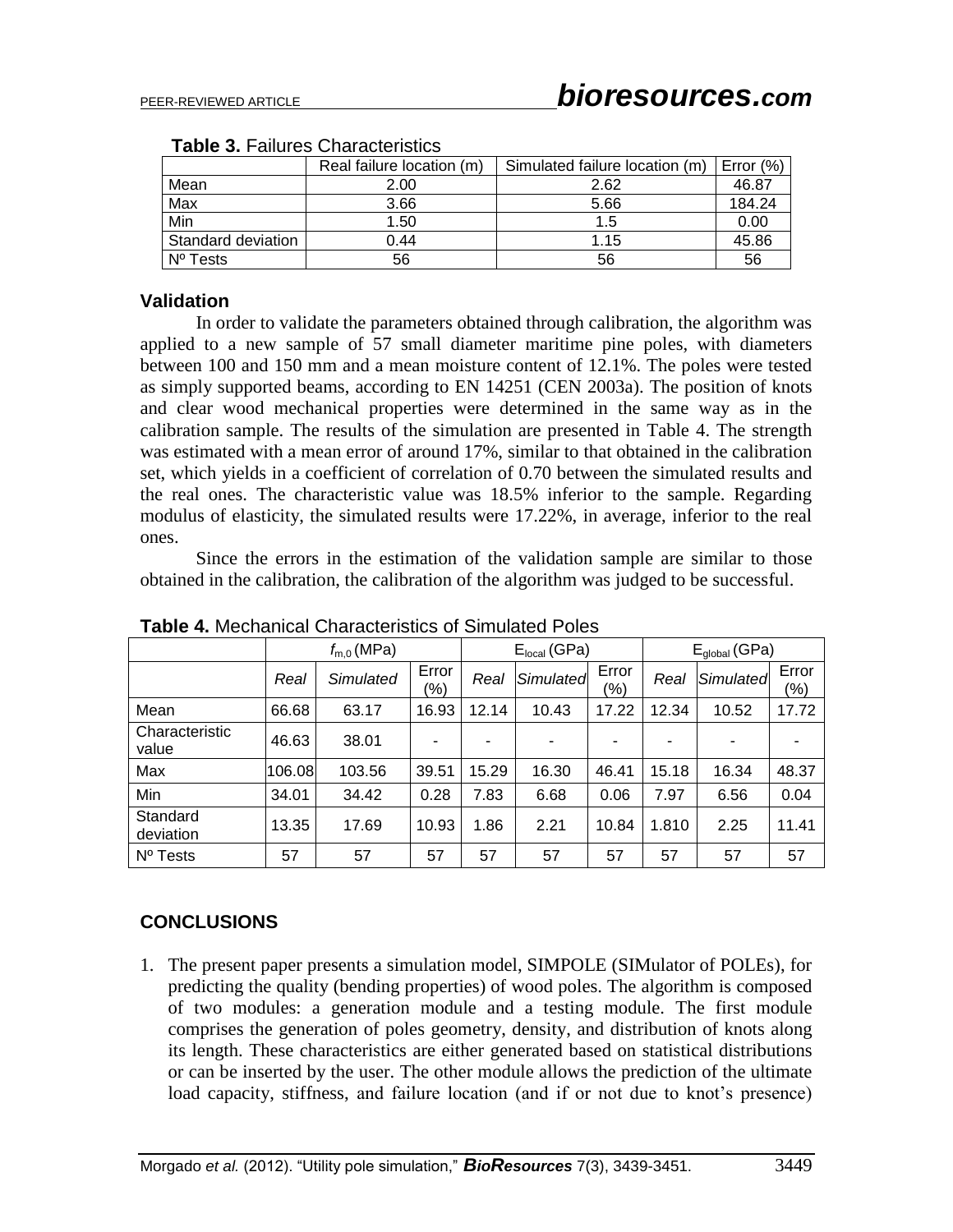considering two testing programs: according to EN14251, simple supported beam; or EN 14229, cantilever beam.

2. The algorithm was calibrated with a sample of 56 maritime pine utility poles from a Central Coast region of Portugal and tested according to EN 14229. After that, SIMPOLE was validated with another sample of 57 small-diameter maritime pine poles and tested according to EN14251. The algorithm was able to estimate the validation sample mean modulus of elasticity with an error of 14.0%. Individual modulus of elasticity of poles was estimated with a mean error of 17.7%. Bending strength of the sample was estimated with an error of 5.3% and poles bending strength with a mean error of 16.9%. The estimated characteristic value was 18.5% inferior to the real one. Based on these results, it can be concluded that SIMPOLE presents a good potential to estimate the mechanical characteristics of poles removed from a forest stand.

## **ACKNOWLEDGMENTS**

This study has been supported by Fundação para a Ciência e Tecnologia, with the scholarship SFRH/BD/44909/2008, and by the research project PTDC/ECM/099833/ 2008.

## **REFERENCES CITED**

- CEN (2003a). "Structural round timber Test methods," EN14251. *Comité Européen de Normalization*.
- CEN (2003b). "Structural timber Strength classes," EN338. *Comité Européen de Normalization*.
- CEN (2010). "Structural timber Wood poles for overhead lines," EN 14229. *Comité Européen de Normalization*.
- Czmoch, I., Thelandersson, S., and Larsen, H. J. (1991), "Effect of within member variability on bending strength of structural timber," *CIB* W18 / 24-6-3.
- Devries, P. L. (1993). *A First Course in Computational Physics*, John Wiley & Sons, New York.
- Fertis, D. G. (2006). *Nonlinear Structural Engineering*, *Springer*, Germany.
- Foley, C. (2003), "Modeling the effects of knots in structural timber," *Division of structural Engineering*, Lund Institute of Technology, Lund University, Lund, Doctoral Thesis.
- Franco, N., and Pellicane, P. J. (1993), "Three-dimensional model for wood-pole strength predictions," *Journal of Structural Engineering* 119(7), 2199-2214.
- Hoffmeyer, P. (1987). "The role of grain angle, knots, tension wood, compression wood, and other anomalies on the mechanical properties of wood," Technical University of Denmark, Building Materials Laboratory.